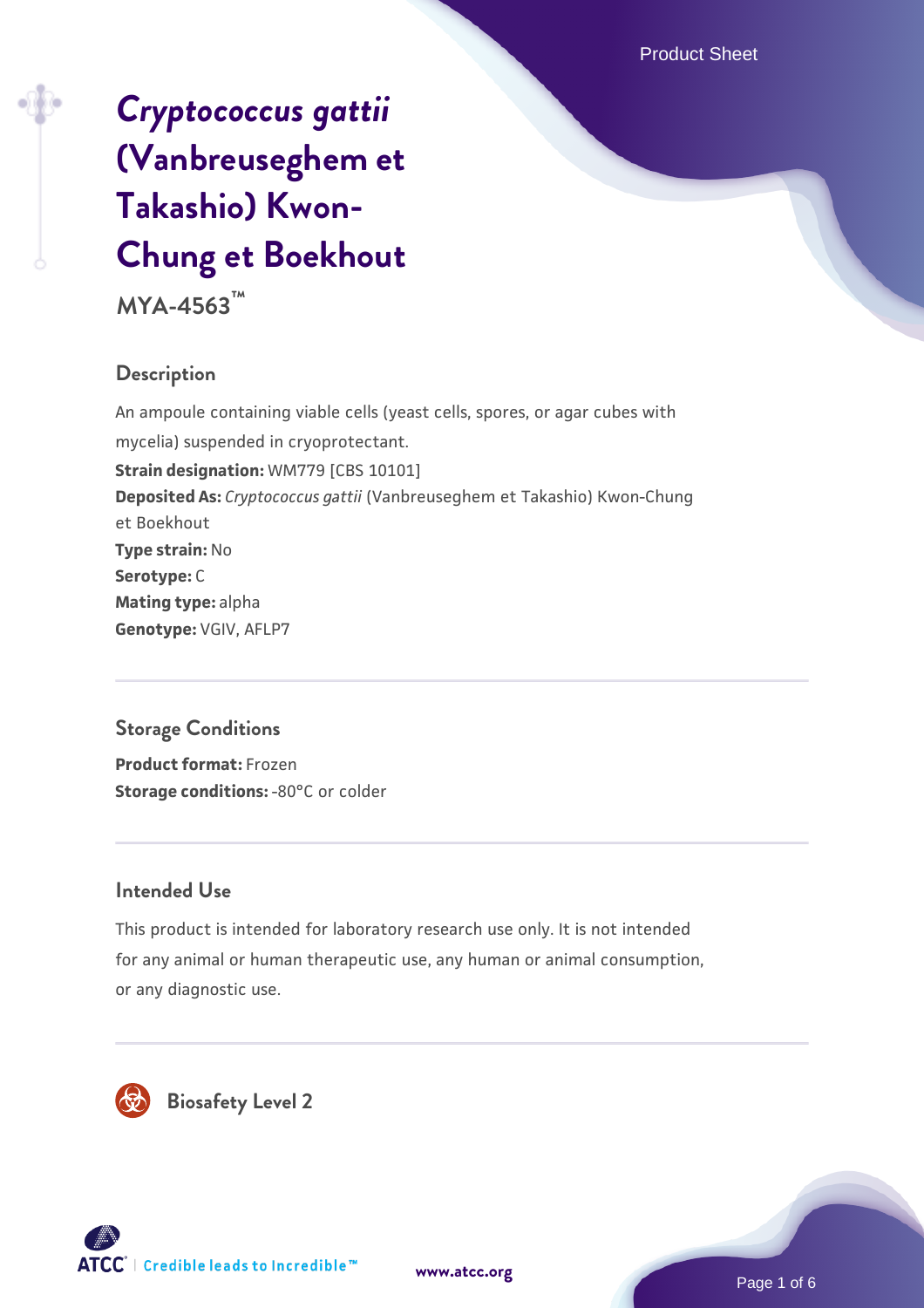ATCC determines the biosafety level of a material based on our risk assessment as guided by the current edition of *Biosafety in Microbiological and Biomedical Laboratories (BMBL)*, U.S. Department of Health and Human Services. It is your responsibility to understand the hazards associated with the material per your organization's policies and procedures as well as any other applicable regulations as enforced by your local or national agencies.

ATCC highly recommends that appropriate personal protective equipment is always used when handling vials. For cultures that require storage in liquid nitrogen, it is important to note that some vials may leak when submersed in liquid nitrogen and will slowly fill with liquid nitrogen. Upon thawing, the conversion of the liquid nitrogen back to its gas phase may result in the vial exploding or blowing off its cap with dangerous force creating flying debris. Unless necessary, ATCC recommends that these cultures be stored in the vapor phase of liquid nitrogen rather than submersed in liquid nitrogen.

## **Certificate of Analysis**

For batch-specific test results, refer to the applicable certificate of analysis that can be found at www.atcc.org.

## **Growth Conditions**

**Medium:**  [ATCC Medium 200: YM agar or YM broth](https://www.atcc.org/-/media/product-assets/documents/microbial-media-formulations/2/0/0/atcc-medium-200.pdf?rev=ac40fd74dc13433a809367b0b9da30fc) [ATCC Medium 28: Emmons' modification of Sabouraud's agar/broth](https://www.atcc.org/-/media/product-assets/documents/microbial-media-formulations/2/8/atcc-medium-28.pdf?rev=0da0c58cc2a343eeae735016b70809bb) [ATCC Medium 1245: YEPD](https://www.atcc.org/-/media/product-assets/documents/microbial-media-formulations/1/2/4/5/atcc-medium-1245.pdf?rev=705ca55d1b6f490a808a965d5c072196) **Temperature:** 25-30°C **Atmosphere:** Aerobic



**[www.atcc.org](http://www.atcc.org)**

Page 2 of 6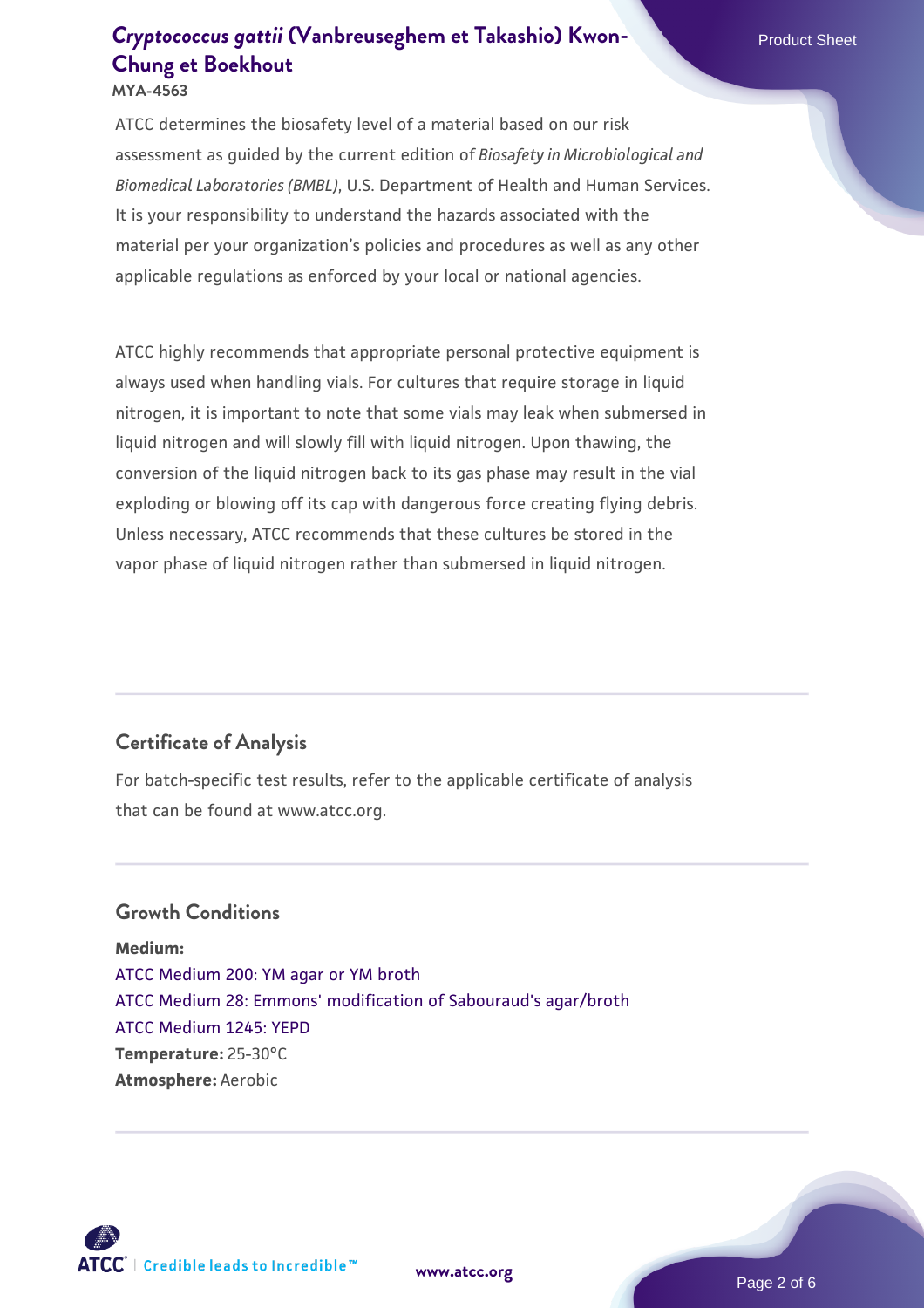## **[Cryptococcus gattii](https://www.atcc.org/products/mya-4563)** [\(Vanbreuseghem et Takashio\) Kwon-](https://www.atcc.org/products/mya-4563) Product Sheet **[Chung et Boekhout](https://www.atcc.org/products/mya-4563)**

**MYA-4563**

## **Handling Procedures**

**Frozen ampoules** packed in dry ice should either be thawed immediately or stored in liquid nitrogen. If liquid nitrogen storage facilities are not available, frozen ampoules may be stored at or below -70°C for approximately one week. **Do not under any circumstance store frozen ampoules at refrigerator freezer temperatures (generally -20°C).** Storage of frozen material at this temperature will result in the death of the culture.

- 1. To thaw a frozen ampoule, place in a **25°C to 30°C** water bath, until just thawed (**approximately 5 minutes**). Immerse the ampoule just sufficient to cover the frozen material. Do not agitate the ampoule.
- 2. Immediately after thawing, wipe down ampoule with 70% ethanol and aseptically transfer at least 50 µL (or 2-3 agar cubes) of the content onto a plate or broth with medium recommended.
- 3. Incubate the inoculum/strain at the temperature and conditions recommended. Inspect for growth of the inoculum/strain regularly. The sign of viability is noticeable typically after 1-2 days of incubation. However, the time necessary for significant growth will vary from strain to strain.

**Morphology:** After 3 days at 25°C, haploid cells are mostly globose or ovoidal, single or budding. The cell size ranges from 3-8 µm, but is mostly 3-5 µm in diameter. A slight sediment is present. The colony is white to cream-colored with a smooth, mucoid texture; the margin is entire.

#### **Notes**

Additional information on this culture is available on the ATCC® web site at www.atcc.org.

## **Material Citation**

If use of this material results in a scientific publication, please cite the material in the following manner: *Cryptococcus gattii* (Vanbreuseghem et Takashio) Kwon-Chung et Boekhout (ATCC MYA-4563)

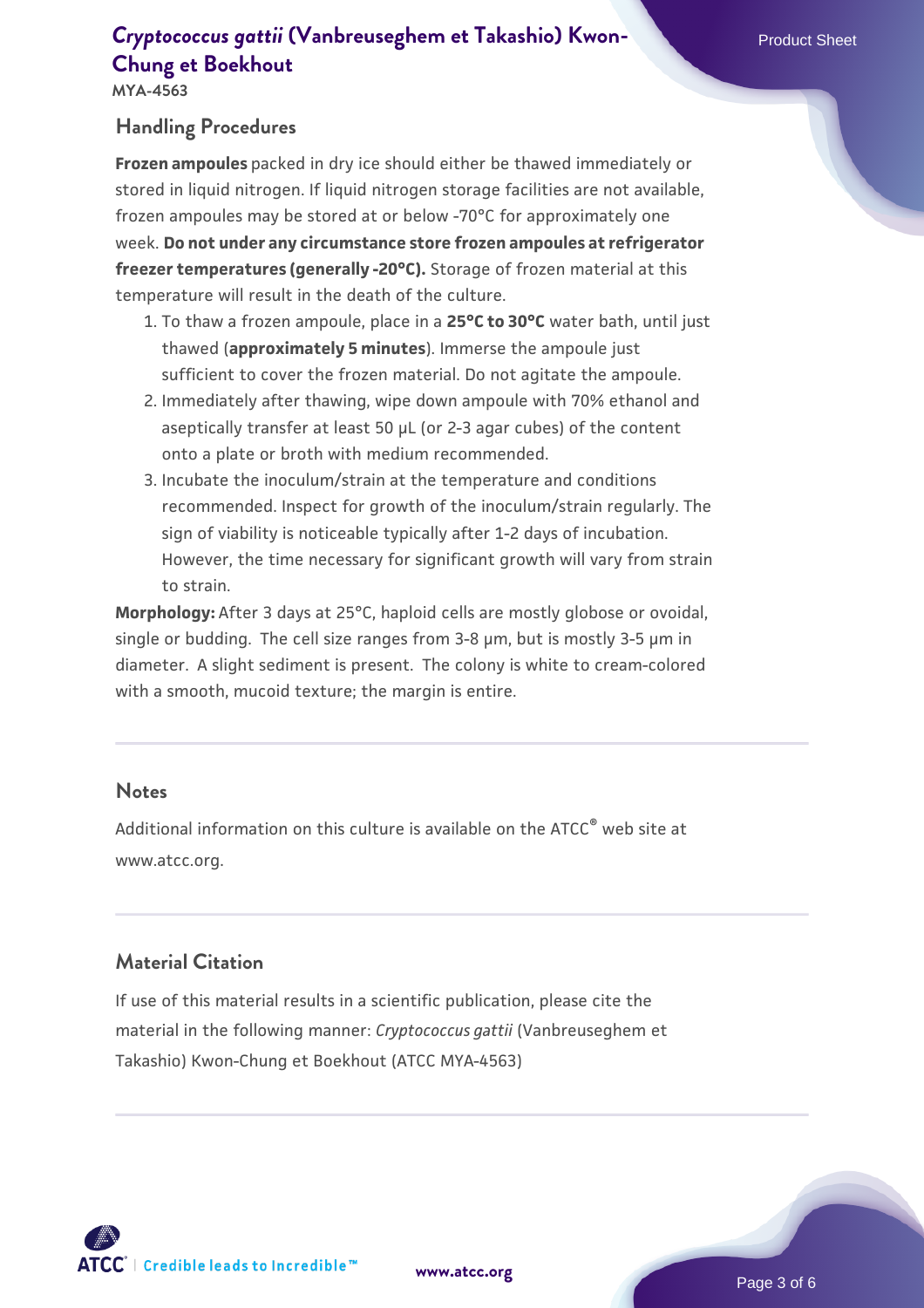## **[Cryptococcus gattii](https://www.atcc.org/products/mya-4563)** [\(Vanbreuseghem et Takashio\) Kwon-](https://www.atcc.org/products/mya-4563) **[Chung et Boekhout](https://www.atcc.org/products/mya-4563)**

**MYA-4563**

#### **References**

References and other information relating to this material are available at www.atcc.org.

## **Warranty**

The product is provided 'AS IS' and the viability of ATCC® products is warranted for 30 days from the date of shipment, provided that the customer has stored and handled the product according to the information included on the product information sheet, website, and Certificate of Analysis. For living cultures, ATCC lists the media formulation and reagents that have been found to be effective for the product. While other unspecified media and reagents may also produce satisfactory results, a change in the ATCC and/or depositor-recommended protocols may affect the recovery, growth, and/or function of the product. If an alternative medium formulation or reagent is used, the ATCC warranty for viability is no longer valid. Except as expressly set forth herein, no other warranties of any kind are provided, express or implied, including, but not limited to, any implied warranties of merchantability, fitness for a particular purpose, manufacture according to cGMP standards, typicality, safety, accuracy, and/or noninfringement.

## **Disclaimers**

This product is intended for laboratory research use only. It is not intended for any animal or human therapeutic use, any human or animal consumption, or any diagnostic use. Any proposed commercial use is prohibited without a license from ATCC.

While ATCC uses reasonable efforts to include accurate and up-to-date information on this product sheet, ATCC makes no warranties or representations as to its accuracy. Citations from scientific literature and

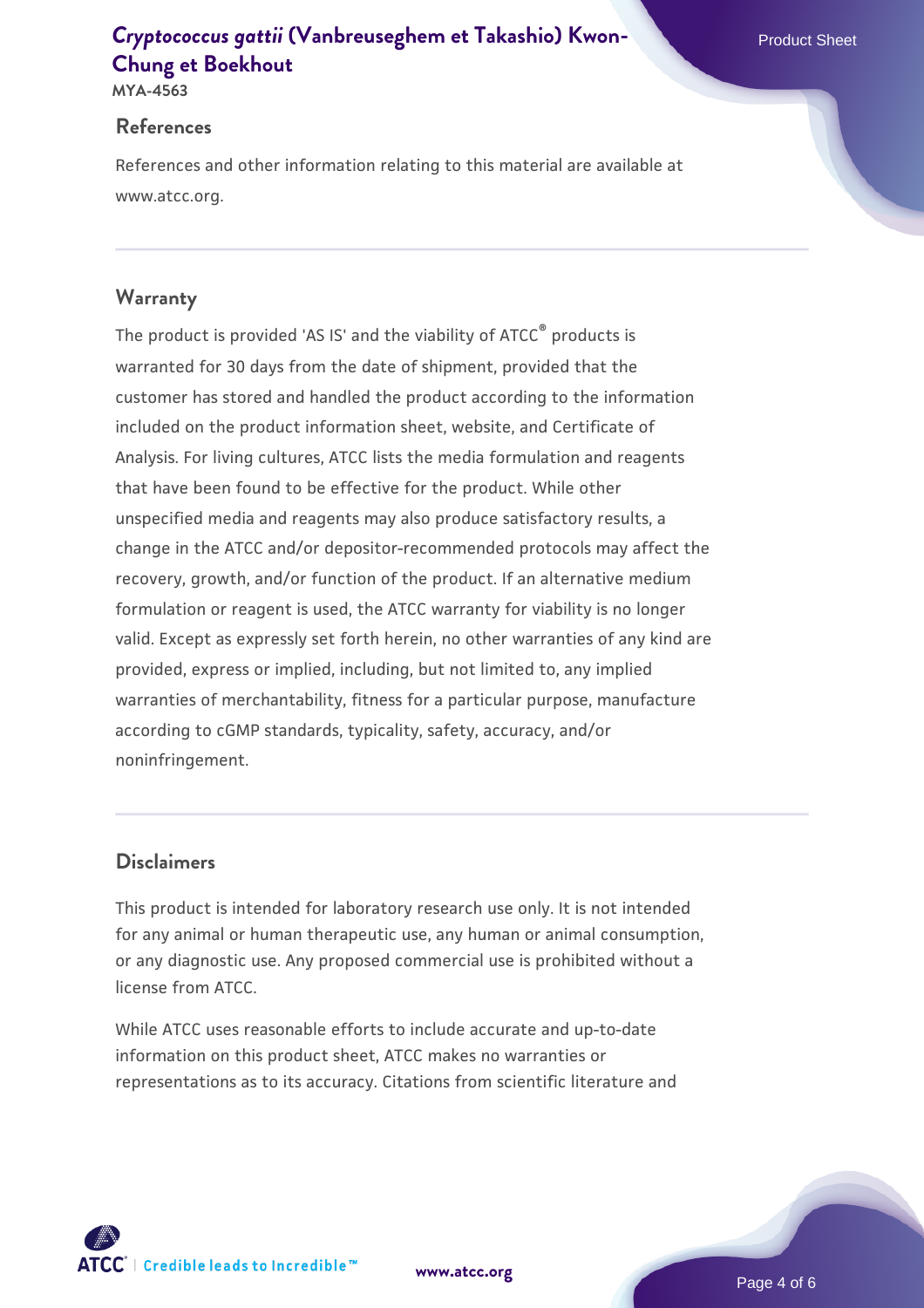## **[Cryptococcus gattii](https://www.atcc.org/products/mya-4563)** [\(Vanbreuseghem et Takashio\) Kwon-](https://www.atcc.org/products/mya-4563) **[Chung et Boekhout](https://www.atcc.org/products/mya-4563)**

**MYA-4563**

patents are provided for informational purposes only. ATCC does not warrant that such information has been confirmed to be accurate or complete and the customer bears the sole responsibility of confirming the accuracy and completeness of any such information.

This product is sent on the condition that the customer is responsible for and assumes all risk and responsibility in connection with the receipt, handling, storage, disposal, and use of the ATCC product including without limitation taking all appropriate safety and handling precautions to minimize health or environmental risk. As a condition of receiving the material, the customer agrees that any activity undertaken with the ATCC product and any progeny or modifications will be conducted in compliance with all applicable laws, regulations, and guidelines. This product is provided 'AS IS' with no representations or warranties whatsoever except as expressly set forth herein and in no event shall ATCC, its parents, subsidiaries, directors, officers, agents, employees, assigns, successors, and affiliates be liable for indirect, special, incidental, or consequential damages of any kind in connection with or arising out of the customer's use of the product. While reasonable effort is made to ensure authenticity and reliability of materials on deposit, ATCC is not liable for damages arising from the misidentification or misrepresentation of such materials.

Please see the material transfer agreement (MTA) for further details regarding the use of this product. The MTA is available at www.atcc.org.

#### **Copyright and Trademark Information**

© ATCC 2021. All rights reserved. ATCC is a registered trademark of the American Type Culture Collection.

#### **Revision**

This information on this document was last updated on 2022-03-30



**[www.atcc.org](http://www.atcc.org)**